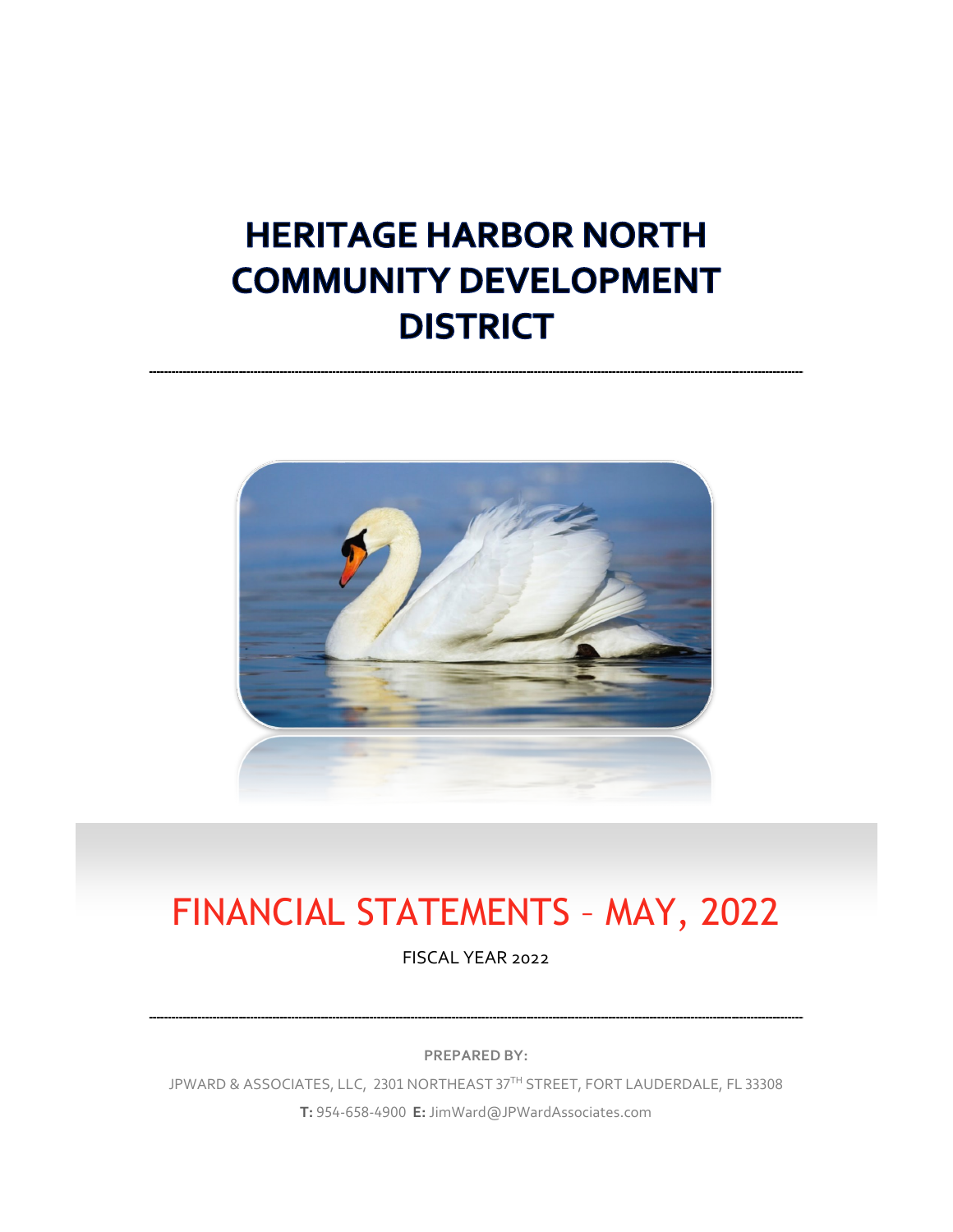**Balance Sheet ‐ All Funds and Account Groups**

**as of May 31, 2022**

|                                               |                     |    |                           |   | <b>Governmental Funds</b> |    |                              |                      |    |                     |                      |            |    |                          |
|-----------------------------------------------|---------------------|----|---------------------------|---|---------------------------|----|------------------------------|----------------------|----|---------------------|----------------------|------------|----|--------------------------|
|                                               | <b>General Fund</b> |    | <b>Debt Service Funds</b> |   |                           |    | <b>Capital Projects Fund</b> |                      |    |                     |                      |            |    |                          |
|                                               |                     |    |                           |   |                           |    |                              |                      |    | <b>General Long</b> | <b>General Fixed</b> |            |    | <b>Totals</b>            |
|                                               | <b>Operations</b>   |    | Series 2014               |   | Series 2017               |    | Series 2014                  | Series 2017          |    | <b>Term Debt</b>    | <b>Assets</b>        |            |    | (Memorandum Only)        |
| <b>Assets</b>                                 |                     |    |                           |   |                           |    |                              |                      |    |                     |                      |            |    |                          |
| <b>Cash and Investments</b>                   |                     |    |                           |   |                           |    |                              |                      |    |                     |                      |            |    |                          |
| General Fund - Invested Cash                  | \$<br>257,900       | \$ |                           | Ś |                           | Ś. |                              | \$                   | Ś  |                     | Ś                    |            | Ś. | 257,900                  |
| Capital Projects Fund                         |                     |    |                           |   |                           |    |                              |                      |    |                     |                      |            |    |                          |
| <b>Construction Account</b>                   |                     |    |                           |   |                           |    |                              |                      |    |                     |                      |            |    |                          |
| <b>Deferred Cost Account</b>                  |                     |    |                           |   |                           |    |                              |                      |    |                     |                      |            |    |                          |
| Cost of Issuance                              |                     |    |                           |   |                           |    |                              |                      |    |                     |                      |            |    |                          |
| Debt Service Funds                            |                     |    |                           |   |                           |    |                              |                      |    |                     |                      |            |    |                          |
| Revenue Account                               |                     |    | 53,372                    |   | 234,939                   |    |                              |                      |    |                     |                      |            |    | 288,311                  |
| Excess Revenue - Subordinated Bonds           |                     |    |                           |   | 77,962                    |    |                              |                      |    |                     |                      |            |    | 77,962                   |
| <b>Excess Reserve</b>                         |                     |    |                           |   | 1,181                     |    |                              |                      |    |                     |                      |            |    | 1,181                    |
| Reserve Account                               |                     |    | 259,400                   |   | 18,998                    |    |                              |                      |    |                     |                      |            |    | 278,398                  |
| <b>Prepayment Account</b>                     |                     |    | 1,396                     |   |                           |    |                              |                      |    |                     |                      |            |    | 1,396                    |
| <b>Interest Accounts</b>                      |                     |    | 177,463                   |   | 0                         |    |                              |                      |    |                     |                      |            |    | 177,463                  |
| <b>Sinking Fund Accounts</b>                  |                     |    |                           |   |                           |    |                              |                      |    |                     |                      |            |    | $\overline{\phantom{a}}$ |
| <b>Due from Other Funds</b>                   |                     |    |                           |   |                           |    |                              |                      |    |                     |                      |            |    |                          |
| General Fund                                  |                     |    | 2,661                     |   | 94,247                    |    |                              |                      |    |                     |                      |            |    | 96,907                   |
| Debt Service Fund - Series 2014               |                     |    |                           |   |                           |    |                              |                      |    |                     |                      |            |    | $\overline{\phantom{a}}$ |
| Debt Service Fund - Series 2017               |                     |    |                           |   |                           |    |                              |                      |    |                     |                      |            |    |                          |
| <b>Due from Other Governments</b>             |                     |    |                           |   |                           |    |                              |                      |    |                     |                      |            |    |                          |
| <b>Accrued Interest Receivable</b>            |                     |    |                           |   |                           |    |                              |                      |    |                     |                      |            |    |                          |
| <b>Accounts Receivable</b>                    | 741                 |    |                           |   |                           |    |                              |                      |    |                     |                      |            |    | 741                      |
| <b>Prepaid Expenses</b>                       |                     |    |                           |   |                           |    |                              |                      |    |                     |                      |            |    |                          |
| <b>Amount Available in Debt Service Funds</b> |                     |    |                           |   |                           |    |                              |                      |    | 921,619             |                      |            |    | 921,619                  |
| Amount to be Provided by Debt Service Funds   |                     |    |                           |   |                           |    |                              |                      |    | 22,153,381          |                      |            |    | 22,153,381               |
| <b>General Fixed Assets</b>                   |                     |    |                           |   |                           |    |                              |                      |    |                     |                      | 12,324,253 |    | 12,324,253               |
| Total Assets \$                               | 258,641             | Ś  | 494,292                   | Ś | 427,327                   | \$ | $\blacksquare$               | \$<br>$\blacksquare$ | \$ | 23,075,000          | \$12,324,253         |            | Ś  | 36,579,512               |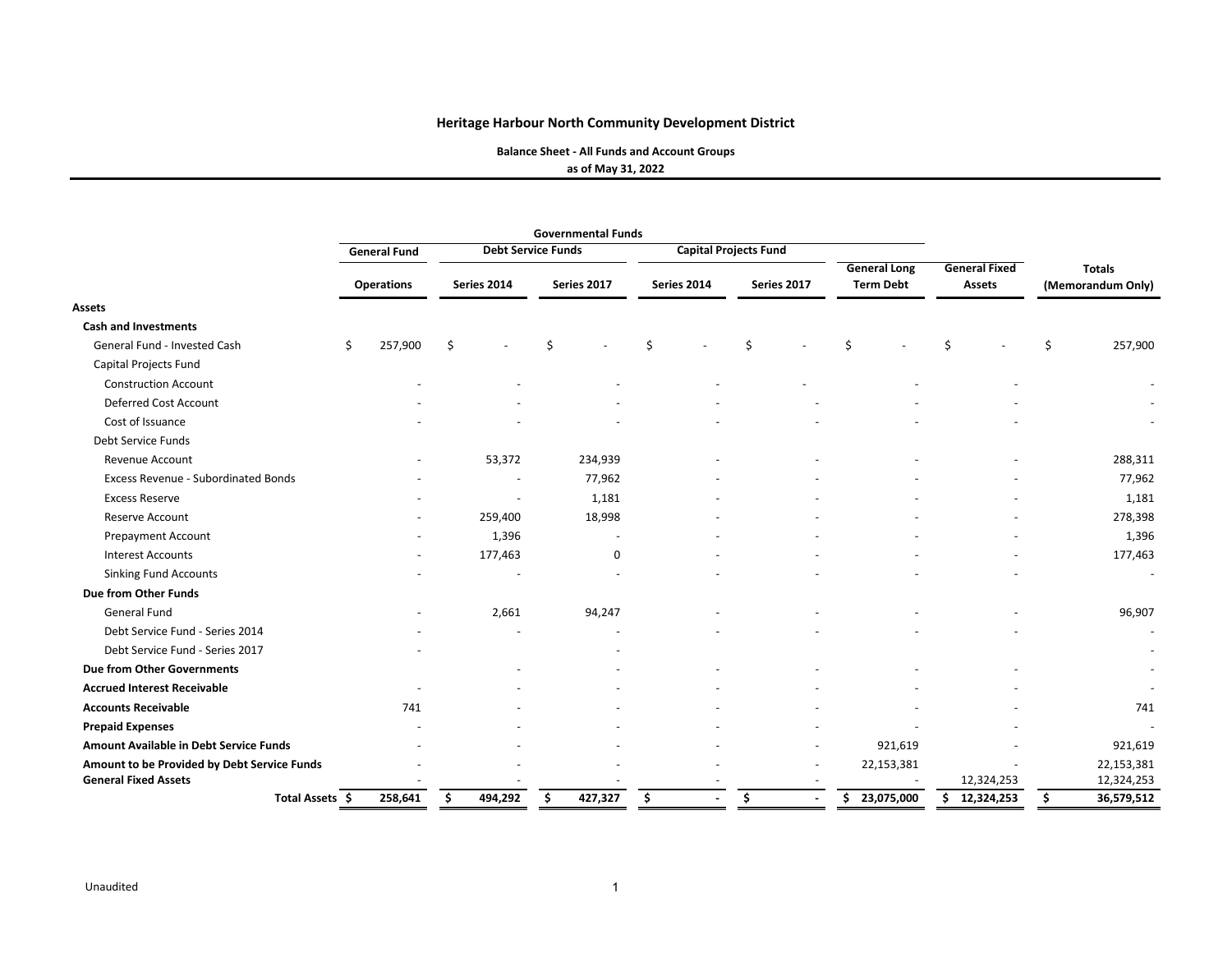**Balance Sheet ‐ All Funds and Account Groups**

**as of May 31, 2022**

|                                                     |      |                     |    |                           |     | <b>Governmental Funds</b> |    |                              |     |                          |                                         |                                       |   |                                    |
|-----------------------------------------------------|------|---------------------|----|---------------------------|-----|---------------------------|----|------------------------------|-----|--------------------------|-----------------------------------------|---------------------------------------|---|------------------------------------|
|                                                     |      | <b>General Fund</b> |    | <b>Debt Service Funds</b> |     |                           |    | <b>Capital Projects Fund</b> |     |                          |                                         |                                       |   |                                    |
|                                                     |      | <b>Operations</b>   |    | Series 2014               |     | Series 2017               |    | Series 2014                  |     | Series 2017              | <b>General Long</b><br><b>Term Debt</b> | <b>General Fixed</b><br><b>Assets</b> |   | <b>Totals</b><br>(Memorandum Only) |
| <b>Liabilities</b>                                  |      |                     |    |                           |     |                           |    |                              |     |                          |                                         |                                       |   |                                    |
| <b>Accounts Payable &amp; Payroll Liabilities</b>   | Ś    |                     | Ŝ. |                           | \$  |                           | \$ |                              | Ś.  | $\overline{\phantom{a}}$ | Ś.                                      | Ś                                     | Ś |                                    |
| Due to Other Governments                            |      |                     |    |                           |     |                           |    |                              |     |                          |                                         |                                       |   |                                    |
| Due to Other Funds                                  |      |                     |    |                           |     |                           |    |                              |     |                          |                                         |                                       |   |                                    |
| <b>General Fund</b>                                 |      |                     |    |                           |     |                           |    |                              |     |                          |                                         |                                       |   |                                    |
| Debt Service Fund - Series 2017                     |      | 94,247              |    |                           |     |                           |    |                              |     |                          |                                         |                                       |   | 94,247                             |
| Debt Service Fund - Series 2014                     |      | 2,661               |    |                           |     |                           |    |                              |     |                          |                                         |                                       |   | 2,661                              |
| Bonds Payable - Series 2014                         |      |                     |    |                           |     |                           |    |                              |     |                          | 6,990,000                               |                                       |   | 6,990,000                          |
| <b>Bonds Payable - Series 2017</b>                  |      |                     |    |                           |     |                           |    |                              |     |                          | 16,085,000                              |                                       |   | 16,085,000                         |
| <b>Total Liabilities</b>                            | - \$ | 96,907              |    |                           | \$. |                           | Ŝ. |                              | \$. |                          | 23,075,000<br>\$.                       |                                       |   | 23,171,907                         |
| <b>Fund Equity and Other Credits</b>                |      |                     |    |                           |     |                           |    |                              |     |                          |                                         |                                       |   |                                    |
| <b>Investment in General Fixed Assets</b>           |      |                     |    |                           |     |                           |    |                              |     |                          |                                         | 12,324,253                            |   | 12,324,253                         |
| <b>Fund Balance</b>                                 |      |                     |    |                           |     |                           |    |                              |     |                          |                                         |                                       |   |                                    |
| <b>Restricted</b>                                   |      |                     |    |                           |     |                           |    |                              |     |                          |                                         |                                       |   |                                    |
| Beginning: October 1, 2020                          |      |                     |    | 503,313                   |     | 437,900                   |    |                              |     |                          |                                         |                                       |   | 941,213                            |
| <b>Results from Current Operations</b>              |      |                     |    | (9,021)                   |     | (10, 573)                 |    |                              |     |                          |                                         |                                       |   | (19, 594)                          |
| Unassigned                                          |      |                     |    |                           |     |                           |    |                              |     |                          |                                         |                                       |   |                                    |
| Beginning: October 1, 2020                          |      | 111,181             |    |                           |     |                           |    |                              |     |                          |                                         |                                       |   | 111,181                            |
| <b>Results from Current Operations</b>              |      | 50,552              |    |                           |     |                           |    |                              |     |                          |                                         |                                       |   | 50,552                             |
| <b>Total Fund Equity and Other Credits</b>          |      | 161,733             |    | 494,292                   |     | 427,327                   |    |                              |     |                          |                                         | 12,324,253                            |   | 13,407,605                         |
| Total Liabilities, Fund Equity and Other Credits \$ |      | 258,641             |    | 494,292                   |     | 427,327                   | Ś  |                              | Ś.  |                          | \$<br>23,075,000                        | 12,324,253<br>\$.                     |   | 36,579,512                         |
|                                                     |      |                     |    |                           |     |                           |    |                              |     |                          |                                         |                                       |   |                                    |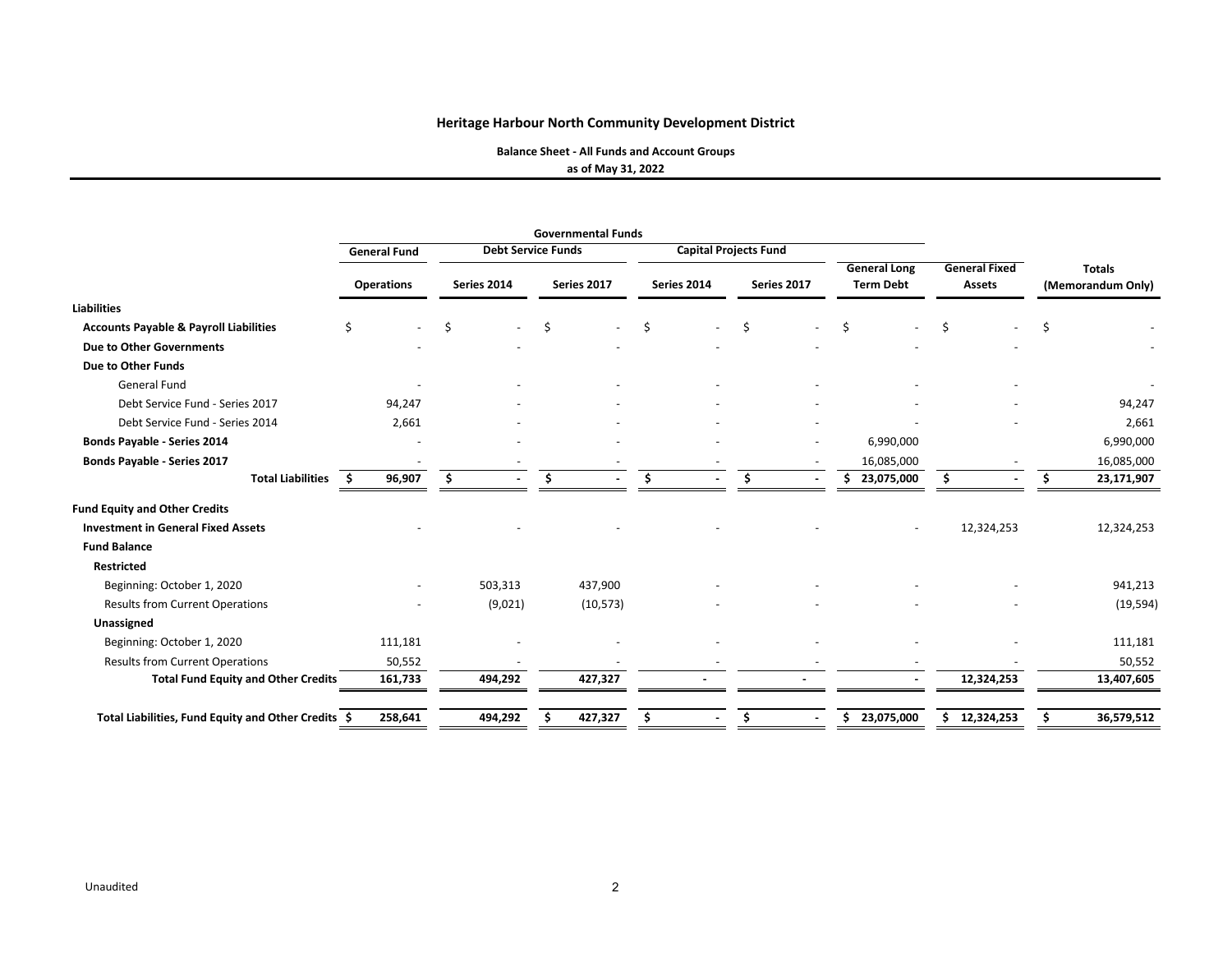#### **General Fund**

#### **Statement of Revenue, Expenditures and Changes in Fund Balance**

**for the period Ending May 31, 2022**

|                                         | October                  |    | November                 |     | December                 |    | January | February             |    | March          |    | April          |     | May                      | <b>Year to Date</b>      | Annual<br><b>Budget</b> | $%$ of<br><b>Budget</b> |
|-----------------------------------------|--------------------------|----|--------------------------|-----|--------------------------|----|---------|----------------------|----|----------------|----|----------------|-----|--------------------------|--------------------------|-------------------------|-------------------------|
| <b>Revenue and Other Sources</b>        |                          |    |                          |     |                          |    |         |                      |    |                |    |                |     |                          |                          |                         |                         |
| Carryforward                            | \$                       | \$ |                          | Ś   |                          | \$ |         | \$                   | Ś  |                | Ś. |                | \$  |                          |                          | \$<br>ä,                | N/A                     |
| <b>Miscellaneous Revenue</b>            |                          |    |                          |     |                          |    |         |                      |    |                |    |                |     |                          |                          |                         | N/A                     |
| Interest                                |                          |    |                          |     |                          |    |         |                      |    |                |    |                |     |                          |                          |                         |                         |
| <b>Interest - General Checking</b>      | 1                        |    | $\mathbf{1}$             |     | $\overline{7}$           |    | 3       | 3                    |    | $\overline{2}$ |    | $\overline{2}$ |     | $\overline{2}$           | 22                       | 35                      | 64%                     |
| <b>Special Assessment Revenue</b>       |                          |    |                          |     |                          |    |         |                      |    |                |    |                |     |                          |                          |                         |                         |
| Special Assessments - Uniform Method    | 532                      |    | 19,374                   |     | 70,915                   |    | 16,533  | 3,602                |    | 830            |    | 3,029          |     | 604                      | 115,419                  | 116,950                 | 99%                     |
| Special Assessments - Non-Uniform Mthd  | $\overline{\phantom{a}}$ |    | $\sim$                   |     | $\sim$                   |    |         | $\sim$               |    | $\sim$         |    | $\overline{a}$ |     | $\sim$                   |                          |                         | N/A                     |
| <b>Total Revenue and Other Sources:</b> | \$<br>533                | Ŝ. | 19,375                   | \$. | 70,923                   | \$ | 16,536  | \$<br>3,605          | \$ | 832            | \$ | 3,031          | \$  | 606                      | 115,442                  | \$116,985               | 99%                     |
| <b>Expenditures and Other Uses</b>      |                          |    |                          |     |                          |    |         |                      |    |                |    |                |     |                          |                          |                         |                         |
| Legislative                             |                          |    |                          |     |                          |    |         |                      |    |                |    |                |     |                          |                          |                         |                         |
| Board of Supervisor's Fees              | \$<br>$\overline{a}$     | \$ | $\sim$                   | Ŝ.  | ÷                        | Ŝ. |         | \$<br>800            | \$ | 200            | \$ | 1,000          | -\$ | $\sim$                   | 2,000                    | 3,000<br>\$             | 67%                     |
| Board of Supervisor's - FICA            |                          |    |                          |     |                          |    |         | 77                   |    | 15             |    | 77             |     |                          | 168                      | 230                     | 73%                     |
| <b>Executive</b>                        |                          |    |                          |     |                          |    |         |                      |    |                |    |                |     |                          |                          |                         |                         |
| <b>Executive Salaries</b>               | 4,039                    |    | 3,308                    |     | 2,692                    |    |         | 2,077                |    | 6,634          |    | 3,125          |     | 3,125                    | 25,000                   | 37,500                  | 67%                     |
| <b>Executive Salaries - FICA</b>        | 380                      |    | 253                      |     | 253                      |    |         | 238                  |    | 602            |    | 290            |     | 290                      | 2,305                    | 3,480                   | 66%                     |
| <b>Executive Salaries - Insurance</b>   |                          |    |                          |     |                          |    |         |                      |    |                |    |                |     |                          |                          |                         | 0%                      |
| <b>Financial and Administrative</b>     |                          |    |                          |     |                          |    |         |                      |    |                |    |                |     |                          |                          |                         |                         |
| <b>Audit Services</b>                   | $\sim$                   |    | 2,000                    |     | $\overline{\phantom{a}}$ |    |         | ÷,                   |    | 2,800          |    |                |     | $\overline{\phantom{a}}$ | 4,800                    | 4,700                   | 102%                    |
| <b>Accounting Services</b>              | $\sim$                   |    | 460                      |     | 491                      |    | 366     | 450                  |    | 225            |    | 515            |     | 959                      | 3,466                    | 4,500                   | 77%                     |
| <b>Assessment Roll Preparation</b>      | 923                      |    | $\overline{\phantom{a}}$ |     | 615                      |    |         | 1,231                |    | 1,231          |    | 667            |     | 667                      | 5,333                    | 8,000                   | 67%                     |
| Arbitrage Rebate Services               |                          |    |                          |     |                          |    |         | $\ddot{\phantom{1}}$ |    | 500            |    |                |     | $\sim$                   | 500                      | 1,000                   | 50%                     |
| <b>Manager Services</b>                 |                          |    |                          |     |                          |    |         |                      |    |                |    |                |     |                          |                          |                         | N/A                     |
| <b>Professional Services</b>            |                          |    |                          |     |                          |    |         |                      |    |                |    |                |     |                          |                          |                         |                         |
| <b>District Manager Services</b>        |                          |    |                          |     |                          |    |         |                      |    |                |    |                |     |                          |                          |                         | N/A                     |
| <b>Other Contractual Services</b>       |                          |    |                          |     |                          |    |         |                      |    |                |    |                |     |                          |                          |                         |                         |
| Recording and Transcription             |                          |    |                          |     |                          |    |         |                      |    | 86             |    |                |     | 64                       | 150                      | 400                     | 38%                     |
| <b>Legal Advertising</b>                |                          |    |                          |     |                          |    |         |                      |    | $\sim$         |    | 350            |     | $\sim$                   | 350                      | 1,500                   | 23%                     |
| <b>Trustee Services</b>                 |                          |    |                          |     | 4,760                    |    |         |                      |    |                |    |                |     | $\sim$                   | 4,760                    | 11,900                  | 40%                     |
| <b>Dissemination Agent Services</b>     |                          |    |                          |     |                          |    |         |                      |    |                |    | 2,000          |     |                          | 2,000                    | 2,000                   | 100%                    |
| Property Appraiser Fees                 |                          |    |                          |     | $\sim$                   |    |         |                      |    |                |    |                |     | $\sim$                   |                          | $\sim$                  | N/A                     |
| <b>Bank Services</b>                    | 61                       |    | 106                      |     | 58                       |    | 56      | 106                  |    | 56             |    | 164            |     | 319                      | 926                      | 800                     | 116%                    |
| <b>Travel and Per Diem</b>              |                          |    | $\sim$                   |     | ä,                       |    |         |                      |    |                |    |                |     |                          | $\overline{\phantom{a}}$ | ä,                      | N/A                     |

Unaudited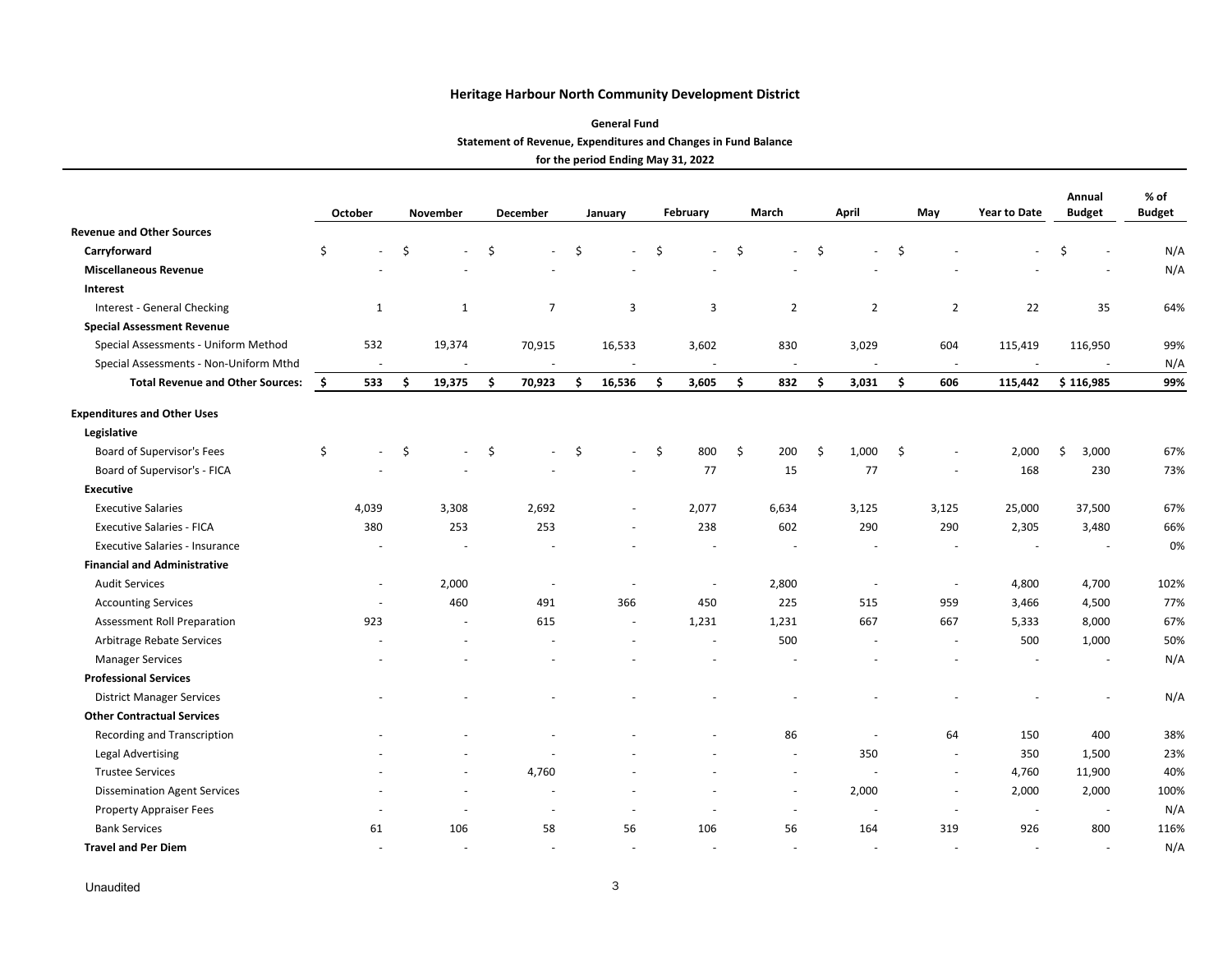#### **General Fund**

### **Statement of Revenue, Expenditures and Changes in Fund Balance**

|                                              |     | October                  | November | December |   | January                  | February                 |    | March                    | April          |    | May      | <b>Year to Date</b>      | Annual<br><b>Budget</b>  | % of<br><b>Budget</b> |
|----------------------------------------------|-----|--------------------------|----------|----------|---|--------------------------|--------------------------|----|--------------------------|----------------|----|----------|--------------------------|--------------------------|-----------------------|
| <b>Communications &amp; Freight Services</b> |     |                          |          |          |   |                          |                          |    |                          |                |    |          |                          |                          |                       |
| Telephone                                    |     |                          |          |          |   |                          |                          |    |                          |                |    |          |                          | $\overline{\phantom{a}}$ | N/A                   |
| Postage, Freight & Messenger                 |     |                          |          |          |   |                          | $\overline{\phantom{a}}$ |    | 88                       | 73             |    | (0)      | 161                      | 200                      | 80%                   |
| <b>Rentals &amp; Leases</b>                  |     |                          |          |          |   |                          |                          |    | $\overline{\phantom{a}}$ |                |    | ٠        | $\overline{\phantom{a}}$ |                          |                       |
| Miscellaneous Equipment Leasing              |     |                          |          |          |   |                          |                          |    |                          |                |    |          |                          | $\overline{\phantom{a}}$ | N/A                   |
| <b>Computer Services</b>                     |     | 50                       | 609      | 50       |   | $\overline{\phantom{a}}$ | 2,285                    |    | 609                      | 718            |    | 1,118    | 5,438                    | 7,300                    | 74%                   |
| Insurance                                    |     | 6,436                    |          |          |   |                          |                          |    |                          |                |    | ٠        | 6,436                    | 6,600                    | 98%                   |
| <b>Printing &amp; Binding</b>                |     | $\overline{\phantom{0}}$ |          |          |   |                          | $\sim$                   |    | 205                      | 294            |    | ٠        | 499                      | 200                      | 250%                  |
| <b>Office Supplies</b>                       |     |                          |          |          |   |                          |                          |    |                          |                |    |          |                          | $\overline{\phantom{a}}$ | N/A                   |
| <b>Subscription &amp; Memberships</b>        |     | 175                      |          |          |   |                          |                          |    |                          |                |    |          | 175                      | 175                      | 100%                  |
| <b>Legal Services</b>                        |     |                          |          |          |   |                          |                          |    |                          |                |    |          |                          |                          |                       |
| Legal - General Counsel                      |     |                          |          |          |   | $\overline{\phantom{a}}$ | 210                      |    |                          | $\sim$         |    | 210      | 420                      | 2,000                    | 21%                   |
| <b>Other General Government Services</b>     |     |                          |          |          |   |                          |                          |    |                          |                |    |          |                          |                          |                       |
| <b>Engineering Services - General Fund</b>   |     |                          |          |          |   |                          |                          |    |                          |                |    |          | $\overline{\phantom{a}}$ | 1,000                    | 0%                    |
| <b>Payroll Services</b>                      |     |                          |          |          |   |                          |                          |    |                          | $\overline{2}$ |    |          | $\overline{2}$           | ٠                        | N/A                   |
| <b>Capital Outlay</b>                        |     |                          |          |          |   |                          |                          |    |                          |                |    |          |                          |                          |                       |
| <b>Reserves</b>                              |     |                          |          |          |   |                          |                          |    |                          |                |    |          |                          |                          |                       |
| Operation Reserve (Addition)                 |     |                          |          |          |   |                          |                          |    |                          |                |    |          |                          | 20,500                   | 0%                    |
| <b>Total Expenditures and Other Uses:</b>    | \$. | 12,063                   | 6,736    | 8,919    | S | 422                      | 7,473                    |    | 13,251                   | 9,274          | Ŝ. | 6,751    | 64,890                   | \$116,985                | 55%                   |
| Net Increase/ (Decrease) of Fund Balance     |     | (11, 530)                | 12,640   | 62,004   |   | 16,114                   | (3,868)                  |    | (12, 420)                | (6, 243)       |    | (6, 145) | 50,552                   |                          |                       |
| Fund Balance - Beginning                     |     | 111,181                  | 99,651   | 112,291  |   | 174,295                  | 190,409                  |    | 186,540                  | 174,121        |    | 167,878  | 111,181                  | 114,598                  |                       |
| Fund Balance - Ending                        |     | 99,651                   | 112,291  | 174,295  | Ś | 190,409                  | \$<br>186,540            | Ś. | 174,121                  | 167,878        | Ś. | 161,733  | 161,733                  | \$114,598                |                       |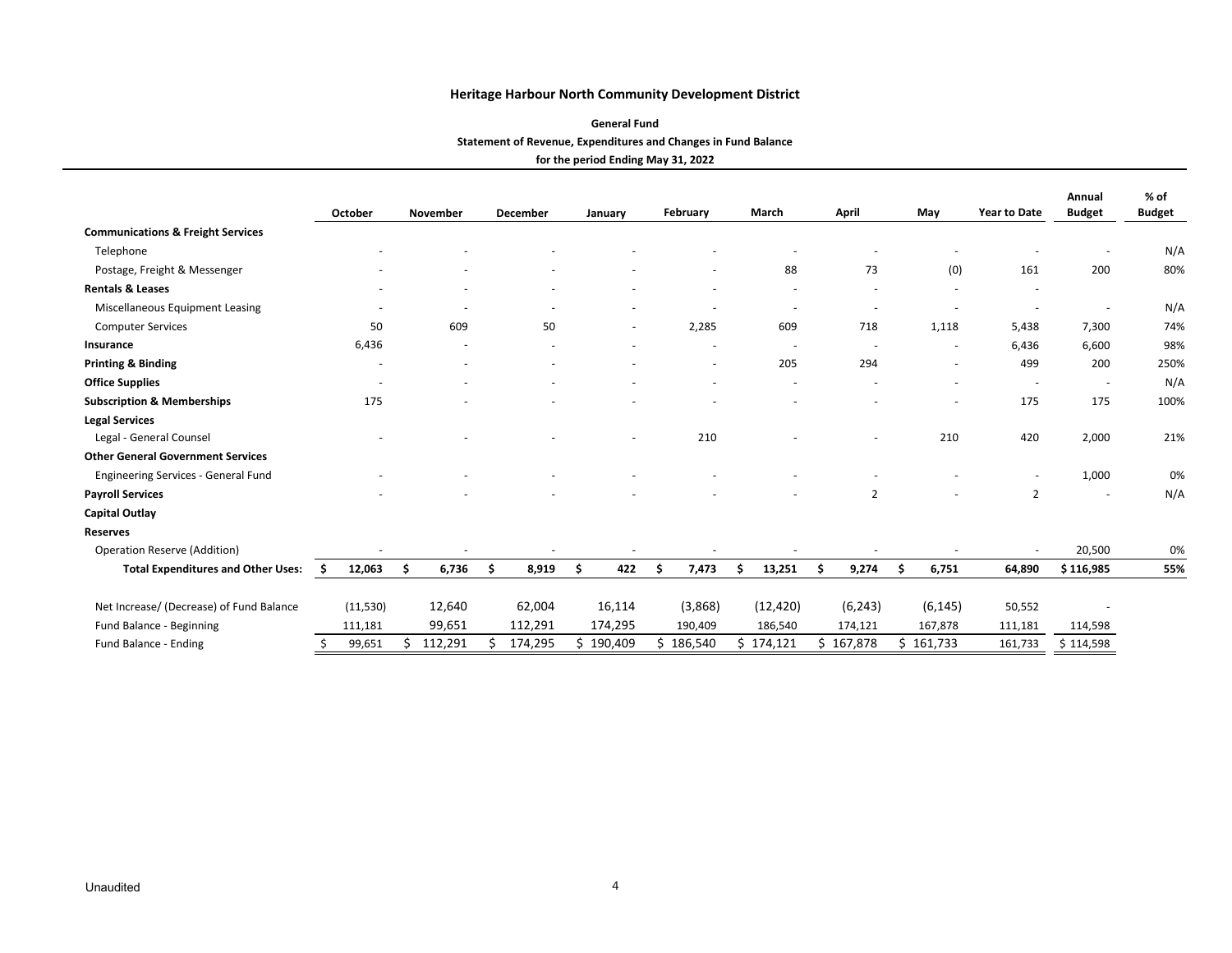**Debt Service Fund ‐ Series 2014 Bonds**

**Statement of Revenue, Expenditures and Changes in Fund Balance**

| <b>Revenue and Other Sources</b><br>Ś<br>Carryforward<br>Ś<br>Ś<br>Ś<br>.S<br>Ŝ<br>S<br><b>Interest Income</b><br>Capitalized Interest<br>22<br>Revenue Account<br>$\mathbf 0$<br>$\mathbf 0$<br>$\overline{2}$<br>$\overline{2}$<br>2<br>$\overline{2}$<br>10<br>1<br><b>Reserve Account</b><br>$\Omega$<br>$\mathbf{1}$<br>8<br>$\mathbf{1}$<br>$\mathbf{1}$<br>$\mathbf{1}$<br>$\mathbf{1}$<br>1<br>1<br><b>Interest Account</b><br>$\Omega$<br>2<br>$\mathbf{1}$<br>$\mathbf{1}$<br>Sinking Fund<br>$\Omega$<br>$\Omega$<br>$\mathbf 0$<br>$\Omega$<br>$\mathbf 0$<br>$\Omega$<br>$\mathbf 0$<br><b>Prepayment Account</b><br>$\Omega$<br>0<br>0<br>$\Omega$<br><b>Special Assessment Revenue</b><br>Special Assessments - Uniform Method<br>72,858<br>2,661<br>2,346<br>85,378<br>312,513<br>15,874<br>3,656<br>13,348<br>508,634<br>515,223<br>Special Assessments - Non-Uniform Mthd<br>Special Assessments - Prepayments<br><b>Other Financing Sources</b><br><b>Debt Proceeds</b><br><b>Inter-Fund Group Transfers In</b><br>Ŝ.<br>Total Revenue and Other Sources: \$<br>2,348<br>85,380<br>Ś.<br>312,514<br>72,860<br>15,877<br>Ś.<br>3,659<br>13,351<br>2,664<br>508,654<br>Ŝ.<br>Ŝ<br>Ś.<br>515,245<br>S<br><b>Expenditures and Other Uses</b><br><b>Debt Service</b><br>Principal - Mandatory<br>Ś<br>Ŝ.<br>\$<br>155,000<br>155,000<br>155,000<br>Ŝ.<br>\$.<br>Ŝ.<br>Ś<br>Principal - Early Redemptions<br>181,338<br>181,338<br>362,675<br>362,675<br>Interest Expense<br><b>Inter-Fund Group Transfers Out</b><br>$\overline{\phantom{a}}$<br>$\overline{\phantom{a}}$<br>$\overline{a}$<br>Total Expenditures and Other Uses: \$<br>181,338<br>336,338<br>\$<br>Ŝ.<br>Ś.<br>Ś.<br>\$<br>517,675<br>517,675<br>ς<br>$\blacksquare$<br>$\sim$<br>$\sim$<br>$\sim$<br>$\sim$<br>Net Increase/ (Decrease) of Fund Balance<br>15,877<br>(333, 674)<br>2,348<br>(95, 958)<br>312,514<br>72,860<br>3,659<br>13,351<br>(9,021)<br>(2, 430) |                          | October | November | December | January | February | March   | April   | May     | <b>Year to Date</b> | <b>Budget</b> | % of<br><b>Budget</b> |
|------------------------------------------------------------------------------------------------------------------------------------------------------------------------------------------------------------------------------------------------------------------------------------------------------------------------------------------------------------------------------------------------------------------------------------------------------------------------------------------------------------------------------------------------------------------------------------------------------------------------------------------------------------------------------------------------------------------------------------------------------------------------------------------------------------------------------------------------------------------------------------------------------------------------------------------------------------------------------------------------------------------------------------------------------------------------------------------------------------------------------------------------------------------------------------------------------------------------------------------------------------------------------------------------------------------------------------------------------------------------------------------------------------------------------------------------------------------------------------------------------------------------------------------------------------------------------------------------------------------------------------------------------------------------------------------------------------------------------------------------------------------------------------------------------------------------------------------------------------------------------------------------------------------------------------------------------|--------------------------|---------|----------|----------|---------|----------|---------|---------|---------|---------------------|---------------|-----------------------|
|                                                                                                                                                                                                                                                                                                                                                                                                                                                                                                                                                                                                                                                                                                                                                                                                                                                                                                                                                                                                                                                                                                                                                                                                                                                                                                                                                                                                                                                                                                                                                                                                                                                                                                                                                                                                                                                                                                                                                      |                          |         |          |          |         |          |         |         |         |                     |               |                       |
|                                                                                                                                                                                                                                                                                                                                                                                                                                                                                                                                                                                                                                                                                                                                                                                                                                                                                                                                                                                                                                                                                                                                                                                                                                                                                                                                                                                                                                                                                                                                                                                                                                                                                                                                                                                                                                                                                                                                                      |                          |         |          |          |         |          |         |         |         |                     |               | N/A                   |
|                                                                                                                                                                                                                                                                                                                                                                                                                                                                                                                                                                                                                                                                                                                                                                                                                                                                                                                                                                                                                                                                                                                                                                                                                                                                                                                                                                                                                                                                                                                                                                                                                                                                                                                                                                                                                                                                                                                                                      |                          |         |          |          |         |          |         |         |         |                     |               |                       |
|                                                                                                                                                                                                                                                                                                                                                                                                                                                                                                                                                                                                                                                                                                                                                                                                                                                                                                                                                                                                                                                                                                                                                                                                                                                                                                                                                                                                                                                                                                                                                                                                                                                                                                                                                                                                                                                                                                                                                      |                          |         |          |          |         |          |         |         |         |                     |               | N/A                   |
|                                                                                                                                                                                                                                                                                                                                                                                                                                                                                                                                                                                                                                                                                                                                                                                                                                                                                                                                                                                                                                                                                                                                                                                                                                                                                                                                                                                                                                                                                                                                                                                                                                                                                                                                                                                                                                                                                                                                                      |                          |         |          |          |         |          |         |         |         |                     |               | 46%                   |
|                                                                                                                                                                                                                                                                                                                                                                                                                                                                                                                                                                                                                                                                                                                                                                                                                                                                                                                                                                                                                                                                                                                                                                                                                                                                                                                                                                                                                                                                                                                                                                                                                                                                                                                                                                                                                                                                                                                                                      |                          |         |          |          |         |          |         |         |         |                     |               | N/A                   |
|                                                                                                                                                                                                                                                                                                                                                                                                                                                                                                                                                                                                                                                                                                                                                                                                                                                                                                                                                                                                                                                                                                                                                                                                                                                                                                                                                                                                                                                                                                                                                                                                                                                                                                                                                                                                                                                                                                                                                      |                          |         |          |          |         |          |         |         |         |                     |               | N/A                   |
|                                                                                                                                                                                                                                                                                                                                                                                                                                                                                                                                                                                                                                                                                                                                                                                                                                                                                                                                                                                                                                                                                                                                                                                                                                                                                                                                                                                                                                                                                                                                                                                                                                                                                                                                                                                                                                                                                                                                                      |                          |         |          |          |         |          |         |         |         |                     |               | N/A                   |
|                                                                                                                                                                                                                                                                                                                                                                                                                                                                                                                                                                                                                                                                                                                                                                                                                                                                                                                                                                                                                                                                                                                                                                                                                                                                                                                                                                                                                                                                                                                                                                                                                                                                                                                                                                                                                                                                                                                                                      |                          |         |          |          |         |          |         |         |         |                     |               | N/A                   |
|                                                                                                                                                                                                                                                                                                                                                                                                                                                                                                                                                                                                                                                                                                                                                                                                                                                                                                                                                                                                                                                                                                                                                                                                                                                                                                                                                                                                                                                                                                                                                                                                                                                                                                                                                                                                                                                                                                                                                      |                          |         |          |          |         |          |         |         |         |                     |               |                       |
|                                                                                                                                                                                                                                                                                                                                                                                                                                                                                                                                                                                                                                                                                                                                                                                                                                                                                                                                                                                                                                                                                                                                                                                                                                                                                                                                                                                                                                                                                                                                                                                                                                                                                                                                                                                                                                                                                                                                                      |                          |         |          |          |         |          |         |         |         |                     |               | 99%                   |
|                                                                                                                                                                                                                                                                                                                                                                                                                                                                                                                                                                                                                                                                                                                                                                                                                                                                                                                                                                                                                                                                                                                                                                                                                                                                                                                                                                                                                                                                                                                                                                                                                                                                                                                                                                                                                                                                                                                                                      |                          |         |          |          |         |          |         |         |         |                     |               | N/A                   |
|                                                                                                                                                                                                                                                                                                                                                                                                                                                                                                                                                                                                                                                                                                                                                                                                                                                                                                                                                                                                                                                                                                                                                                                                                                                                                                                                                                                                                                                                                                                                                                                                                                                                                                                                                                                                                                                                                                                                                      |                          |         |          |          |         |          |         |         |         |                     |               | N/A                   |
|                                                                                                                                                                                                                                                                                                                                                                                                                                                                                                                                                                                                                                                                                                                                                                                                                                                                                                                                                                                                                                                                                                                                                                                                                                                                                                                                                                                                                                                                                                                                                                                                                                                                                                                                                                                                                                                                                                                                                      |                          |         |          |          |         |          |         |         |         |                     |               |                       |
|                                                                                                                                                                                                                                                                                                                                                                                                                                                                                                                                                                                                                                                                                                                                                                                                                                                                                                                                                                                                                                                                                                                                                                                                                                                                                                                                                                                                                                                                                                                                                                                                                                                                                                                                                                                                                                                                                                                                                      |                          |         |          |          |         |          |         |         |         |                     |               | N/A                   |
|                                                                                                                                                                                                                                                                                                                                                                                                                                                                                                                                                                                                                                                                                                                                                                                                                                                                                                                                                                                                                                                                                                                                                                                                                                                                                                                                                                                                                                                                                                                                                                                                                                                                                                                                                                                                                                                                                                                                                      |                          |         |          |          |         |          |         |         |         |                     |               | N/A                   |
|                                                                                                                                                                                                                                                                                                                                                                                                                                                                                                                                                                                                                                                                                                                                                                                                                                                                                                                                                                                                                                                                                                                                                                                                                                                                                                                                                                                                                                                                                                                                                                                                                                                                                                                                                                                                                                                                                                                                                      |                          |         |          |          |         |          |         |         |         |                     |               | 99%                   |
|                                                                                                                                                                                                                                                                                                                                                                                                                                                                                                                                                                                                                                                                                                                                                                                                                                                                                                                                                                                                                                                                                                                                                                                                                                                                                                                                                                                                                                                                                                                                                                                                                                                                                                                                                                                                                                                                                                                                                      |                          |         |          |          |         |          |         |         |         |                     |               |                       |
|                                                                                                                                                                                                                                                                                                                                                                                                                                                                                                                                                                                                                                                                                                                                                                                                                                                                                                                                                                                                                                                                                                                                                                                                                                                                                                                                                                                                                                                                                                                                                                                                                                                                                                                                                                                                                                                                                                                                                      |                          |         |          |          |         |          |         |         |         |                     |               |                       |
|                                                                                                                                                                                                                                                                                                                                                                                                                                                                                                                                                                                                                                                                                                                                                                                                                                                                                                                                                                                                                                                                                                                                                                                                                                                                                                                                                                                                                                                                                                                                                                                                                                                                                                                                                                                                                                                                                                                                                      |                          |         |          |          |         |          |         |         |         |                     |               | 100%                  |
|                                                                                                                                                                                                                                                                                                                                                                                                                                                                                                                                                                                                                                                                                                                                                                                                                                                                                                                                                                                                                                                                                                                                                                                                                                                                                                                                                                                                                                                                                                                                                                                                                                                                                                                                                                                                                                                                                                                                                      |                          |         |          |          |         |          |         |         |         |                     |               | N/A                   |
|                                                                                                                                                                                                                                                                                                                                                                                                                                                                                                                                                                                                                                                                                                                                                                                                                                                                                                                                                                                                                                                                                                                                                                                                                                                                                                                                                                                                                                                                                                                                                                                                                                                                                                                                                                                                                                                                                                                                                      |                          |         |          |          |         |          |         |         |         |                     |               | 100%                  |
|                                                                                                                                                                                                                                                                                                                                                                                                                                                                                                                                                                                                                                                                                                                                                                                                                                                                                                                                                                                                                                                                                                                                                                                                                                                                                                                                                                                                                                                                                                                                                                                                                                                                                                                                                                                                                                                                                                                                                      |                          |         |          |          |         |          |         |         |         |                     |               | N/A                   |
|                                                                                                                                                                                                                                                                                                                                                                                                                                                                                                                                                                                                                                                                                                                                                                                                                                                                                                                                                                                                                                                                                                                                                                                                                                                                                                                                                                                                                                                                                                                                                                                                                                                                                                                                                                                                                                                                                                                                                      |                          |         |          |          |         |          |         |         |         |                     |               | 100%                  |
|                                                                                                                                                                                                                                                                                                                                                                                                                                                                                                                                                                                                                                                                                                                                                                                                                                                                                                                                                                                                                                                                                                                                                                                                                                                                                                                                                                                                                                                                                                                                                                                                                                                                                                                                                                                                                                                                                                                                                      |                          |         |          |          |         |          |         |         |         |                     |               |                       |
|                                                                                                                                                                                                                                                                                                                                                                                                                                                                                                                                                                                                                                                                                                                                                                                                                                                                                                                                                                                                                                                                                                                                                                                                                                                                                                                                                                                                                                                                                                                                                                                                                                                                                                                                                                                                                                                                                                                                                      | Fund Balance - Beginning | 503,313 | 505,661  | 409,703  | 722,218 | 795,077  | 810,955 | 814,614 | 827,965 | 503,313             | 499,168       |                       |
| Fund Balance - Ending<br>505,661<br>409,703<br>722,218<br>795,077<br>810,955<br>814,614<br>827,965<br>494,292<br>494,292<br>496,738                                                                                                                                                                                                                                                                                                                                                                                                                                                                                                                                                                                                                                                                                                                                                                                                                                                                                                                                                                                                                                                                                                                                                                                                                                                                                                                                                                                                                                                                                                                                                                                                                                                                                                                                                                                                                  |                          |         |          |          |         |          |         |         |         |                     |               |                       |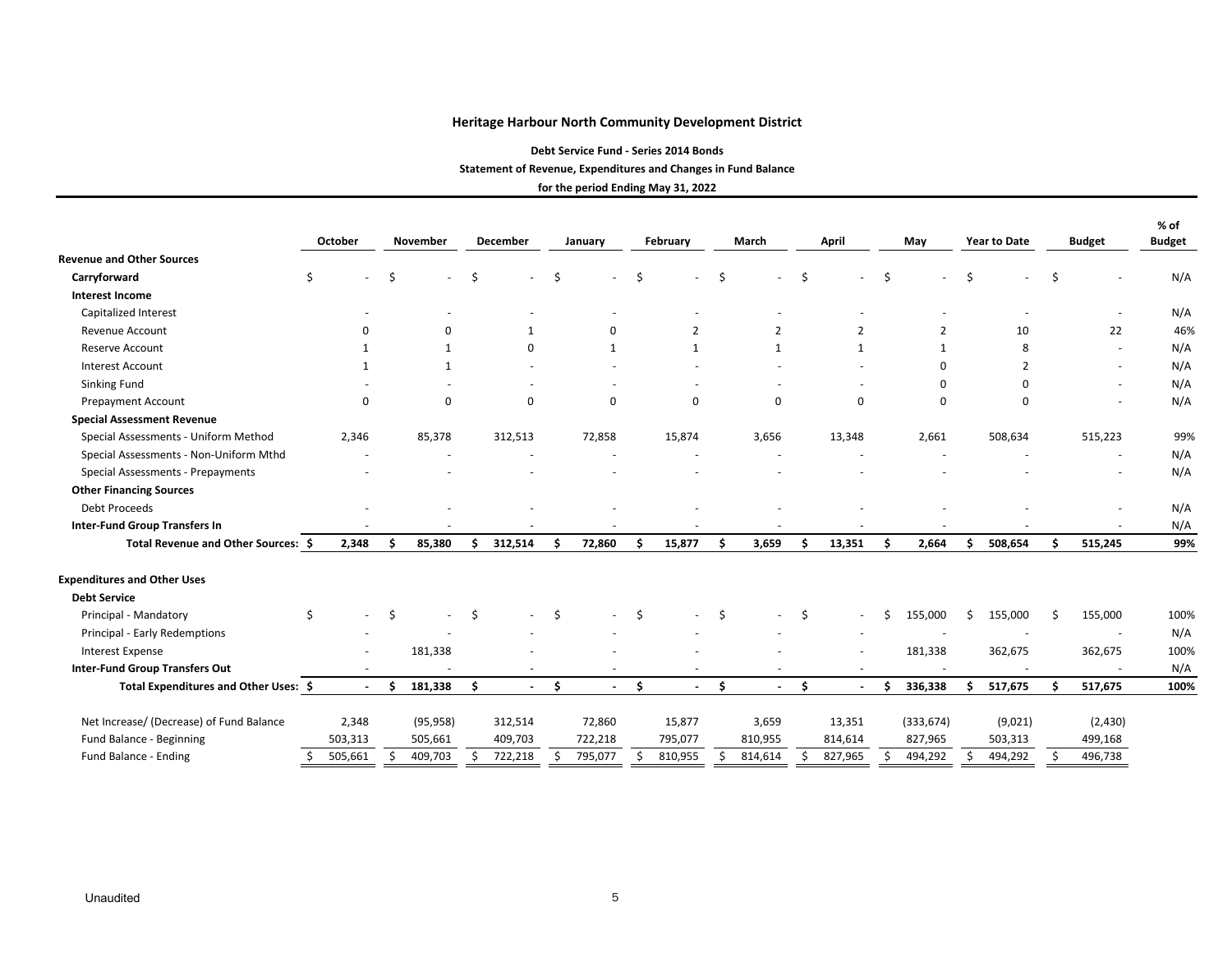**Debt Service Fund ‐ Series 2017 Bonds**

**Statement of Revenue, Expenditures and Changes in Fund Balance**

|                                          | October      |    | November       |    | December    |    | January     |    | February    |    | March       |     | April       |    | May         | Year to Date |    | <b>Budget</b>            | % of<br><b>Budget</b> |
|------------------------------------------|--------------|----|----------------|----|-------------|----|-------------|----|-------------|----|-------------|-----|-------------|----|-------------|--------------|----|--------------------------|-----------------------|
| <b>Revenue and Other Sources</b>         |              |    |                |    |             |    |             |    |             |    |             |     |             |    |             |              |    |                          |                       |
| Carryforward                             | S            | Ś  |                | Ś  |             | Ś  |             | Ś  |             | Ś. |             | \$  |             | Ś  |             |              | Ś  |                          | N/A                   |
| <b>Interest Income</b>                   |              |    |                |    |             |    |             |    |             |    |             |     |             |    |             |              |    |                          |                       |
| <b>Revenue Account</b>                   | 0            |    | $\overline{2}$ |    | $\mathbf 0$ |    | 0           |    | 5           |    | 4           |     | 5           |    | 5           | 21           |    | $\overline{\phantom{a}}$ | N/A                   |
| Reserve Account                          | 2            |    | $\Omega$       |    | $\Omega$    |    |             |    | $\Omega$    |    | 0           |     | $\Omega$    |    | $\Omega$    | 2            |    | 20                       | 11%                   |
| <b>Interest Account</b>                  |              |    | $\Omega$       |    |             |    |             |    |             |    |             |     |             |    | $\Omega$    | $\Omega$     |    | $\sim$                   | N/A                   |
| Sinking Fund                             |              |    |                |    |             |    |             |    |             |    |             |     |             |    | $\Omega$    | O            |    | $\blacksquare$           | N/A                   |
| <b>Prepayment Account</b>                |              |    |                |    |             |    |             |    |             |    |             |     |             |    |             |              |    | $\blacksquare$           | N/A                   |
| <b>Excess Revenue</b>                    |              |    |                |    |             |    | 0           |    | $\Omega$    |    | $\Omega$    |     |             |    | 0           | 1            |    |                          | N/A                   |
| <b>Excess Reserve</b>                    |              |    | $\Omega$       |    | $\Omega$    |    | $\Omega$    |    | $\Omega$    |    |             |     | $\mathbf 0$ |    |             | 1            |    | $\blacksquare$           | N/A                   |
| Gain (loss) on Investments               |              |    |                |    |             |    |             |    |             |    |             |     |             |    |             |              |    |                          | N/A                   |
| <b>Special Assessment Revenue</b>        |              |    |                |    |             |    |             |    |             |    |             |     |             |    |             |              |    |                          |                       |
| Special Assessments - Uniform Method     | 6,222        |    | 226,426        |    | 828,802     |    | 193,224     |    | 42,099      |    | 9,697       |     | 35,399      |    | 7,056       | 1,348,926    |    | 1,366,212                | 99%                   |
| Special Assessments - Non-Uniform Mthd   |              |    |                |    |             |    |             |    |             |    |             |     |             |    |             |              |    |                          | N/A                   |
| Special Assessments - Prepaid            |              |    |                |    |             |    |             |    |             |    |             |     |             |    |             |              |    |                          | N/A                   |
| <b>Debt Proceeds</b>                     |              |    |                |    |             |    |             |    |             |    |             |     |             |    |             |              |    |                          | N/A                   |
| <b>Inter-Fund Group Transfers In</b>     |              |    |                |    |             |    |             |    |             |    |             |     |             |    |             |              |    |                          | N/A                   |
| Total Revenue and Other Sources: \$      | 6,224        | S  | 226,428        | Ś  | 828,802     |    | 193,225     | Ś  | 42,104      | Ś. | 9,702       | \$. | 35,405      | Ś  | 7,062       | \$1,348,952  | \$ | 1,366,232                | 99%                   |
| <b>Expenditures and Other Uses</b>       |              |    |                |    |             |    |             |    |             |    |             |     |             |    |             |              |    |                          |                       |
| <b>Debt Service</b>                      |              |    |                |    |             |    |             |    |             |    |             |     |             |    |             |              |    |                          |                       |
| Principal - Mandatory                    | \$           | Ś  |                | Ś  |             | Ś. |             | Ś  |             | Ŝ. |             | Ś.  |             |    | 680,000     | 680,000      | Ś  | 680,000                  | 100%                  |
| Principal - Early Redemptions            |              |    |                |    |             |    |             |    |             |    |             |     |             |    |             |              |    | $\sim$                   | N/A                   |
| Interest Expense                         |              |    | 339,763        |    |             |    |             |    |             |    |             |     |             |    | 339,763     | 679,525      |    | 680,312                  | 100%                  |
| <b>Special Items</b>                     |              |    |                |    |             |    |             |    |             |    |             |     |             |    |             |              |    |                          | N/A                   |
| <b>Inter-Fund Group Transfers Out</b>    |              |    |                |    | ٠           |    |             |    |             |    |             |     |             |    |             |              |    |                          | N/A                   |
| Total Expenditures and Other Uses: \$    | $\sim$       | Ś. | 339,763        | Ŝ. | $\sim$      | Ŝ. | $\sim$      | Ŝ. | $\sim$      | Ŝ. | $\sim$      | Ś.  |             |    | \$1,019,763 | \$1,359,525  | Ś. | 1,360,312                | 100%                  |
| Net Increase/ (Decrease) of Fund Balance | 6,224        |    | (113, 334)     |    | 828,802     |    | 193,225     |    | 42,104      |    | 9,702       |     | 35,405      |    | (1,012,701) | (10, 573)    |    | 5,920                    |                       |
| Fund Balance - Beginning                 | 437,900      |    | 444,124        |    | 330,790     |    | 1,159,592   |    | 1,352,817   |    | 1,394,921   |     | 1,404,623   |    | 1,440,028   | 437,900      |    | 441,724                  |                       |
| Fund Balance - Ending                    | 444,124<br>Ś | Ś. | 330,790        |    | \$1,159,592 |    | \$1,352,817 |    | \$1,394,921 |    | \$1,404,623 |     | \$1,440,028 | Ś. | 427,327     | 427,327      | \$ | 447,644                  |                       |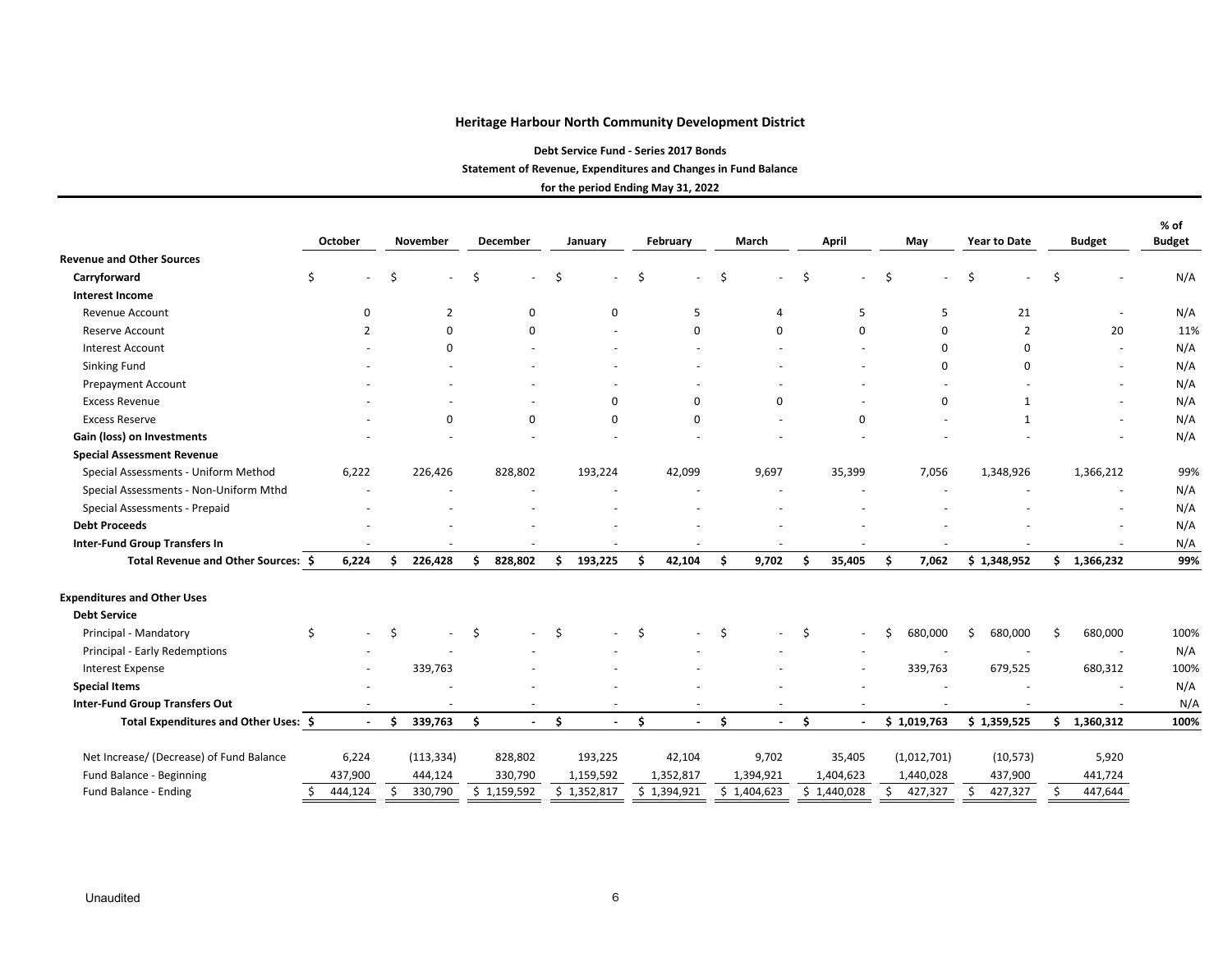## **Capital Projects Fund ‐ Series 2014 Bonds**

## **Statement of Revenue, Expenditures and Changes in Fund Balance**

|                                          |         |                                |            |    |            |         |        |      |            |    |                |           |                   |     |                     |    |              |    |                | % of          |
|------------------------------------------|---------|--------------------------------|------------|----|------------|---------|--------|------|------------|----|----------------|-----------|-------------------|-----|---------------------|----|--------------|----|----------------|---------------|
|                                          | October |                                | November   |    | December   | January |        |      | February   |    | March          |           | April             |     | May                 |    | Year to Date |    | <b>Budget</b>  | <b>Budget</b> |
| <b>Revenue and Other Sources</b>         |         |                                |            |    |            |         |        |      |            |    |                |           |                   |     |                     |    |              |    |                |               |
| Carryforward                             | \$      | Ś.<br>÷.                       |            | \$ |            | Ŝ.      |        |      |            | Ŝ. | $\blacksquare$ | \$        |                   | Ś   |                     |    |              | Ś  |                | N/A           |
| <b>Interest Income</b>                   |         |                                |            |    |            |         |        |      |            |    |                |           |                   |     |                     |    |              |    |                |               |
| <b>Construction Account</b>              |         |                                |            |    |            |         |        |      |            |    |                |           |                   |     |                     |    |              |    |                | N/A           |
| Cost of Issuance                         |         |                                |            |    |            |         |        |      |            |    |                |           |                   |     |                     |    |              |    |                | N/A           |
| <b>Other Financing Sources</b>           |         |                                |            |    |            |         |        |      |            |    |                |           |                   |     |                     |    |              |    |                |               |
| <b>Debt Proceeds</b>                     |         |                                |            |    |            |         |        |      |            |    |                |           |                   |     |                     |    |              |    |                | N/A           |
| <b>Inter-Fund Group Transfers In</b>     |         |                                |            |    |            |         |        |      |            |    |                |           |                   |     |                     |    |              |    |                | N/A           |
| Total Revenue and Other Sources: \$      |         | Ŝ.<br>$\Delta \sim 100$        | $\sim 100$ | Ŝ. | $\sim 100$ | \$      |        | $-5$ | $\sim 100$ | \$ | $\sim$         | $\sim$ \$ | $\Delta \sim 100$ | \$. | $\omega_{\rm{max}}$ | Ŝ. | $\sim$       | Ŝ. | $\sim$         | N/A           |
| <b>Expenditures and Other Uses</b>       |         |                                |            |    |            |         |        |      |            |    |                |           |                   |     |                     |    |              |    |                |               |
| <b>Financial and Administrative</b>      |         |                                |            |    |            |         |        |      |            |    |                |           |                   |     |                     |    |              |    |                |               |
| Special Assessment Methodology           | \$      | \$<br>$\overline{\phantom{a}}$ |            | \$ | $\sim$     | Ŝ.      |        | Ŝ.   |            | Ś  | $\blacksquare$ | Ŝ.        |                   | Ś   |                     | Ś  |              | Ŝ. |                | N/A           |
| <b>District Manager Services</b>         |         |                                |            |    |            |         |        |      |            |    |                |           |                   |     |                     |    |              |    |                | N/A           |
| <b>Underwriters' Services</b>            |         |                                |            |    |            |         |        |      |            |    |                |           |                   |     |                     |    |              |    |                | N/A           |
| <b>Other Contractual Services</b>        |         |                                |            |    |            |         |        |      |            |    |                |           |                   |     |                     |    |              |    |                |               |
| <b>Trustee Services</b>                  |         |                                |            |    |            |         |        |      |            |    |                |           |                   |     |                     |    |              |    |                | N/A           |
| <b>Printing &amp; Binding</b>            |         |                                |            |    |            |         |        |      |            |    |                |           |                   |     |                     |    |              |    |                | N/A           |
| <b>Legal Services</b>                    |         |                                |            |    |            |         |        |      |            |    |                |           |                   |     |                     |    |              |    |                | N/A           |
| Flood Control - Stormwater Management    |         |                                |            |    |            |         |        |      |            |    |                |           |                   |     |                     |    |              |    |                |               |
| <b>Engineering Services</b>              |         |                                |            |    |            |         |        |      |            |    |                |           |                   |     |                     |    |              |    |                | N/A           |
| Legal Services                           |         |                                |            |    |            |         |        |      |            |    |                |           |                   |     |                     |    |              |    |                | N/A           |
| Capital Outlay                           |         |                                |            |    |            |         |        |      |            |    |                |           |                   |     |                     |    |              |    |                | N/A           |
| <b>Other Financing Uses</b>              |         |                                |            |    |            |         |        |      |            |    |                |           |                   |     |                     |    |              |    |                |               |
| Original Issue Discount                  |         |                                |            |    |            |         |        |      |            |    |                |           |                   |     |                     |    |              |    |                | N/A           |
| <b>Inter-Fund Group Transfers Out</b>    |         |                                |            |    |            |         |        |      |            |    |                |           |                   |     |                     |    |              |    |                | N/A           |
| Total Expenditures and Other Uses: \$    |         | Ŝ.<br>$\sim$                   | $\sim$     | \$ | $\sim$     | \$      | $\sim$ | \$   | $\sim$     | Ŝ. | $\mathbf{L}$   | \$        | $\sim 100$        | \$  | $\sim$              | Ŝ. | $\sim$       | \$ | $\blacksquare$ | N/A           |
| Net Increase/ (Decrease) of Fund Balance |         |                                |            |    |            |         |        |      |            |    |                |           |                   |     |                     |    |              |    |                |               |
| Fund Balance - Beginning                 |         |                                |            |    |            |         |        |      |            |    |                |           |                   |     |                     |    |              |    |                |               |
| Fund Balance - Ending                    | \$      |                                |            |    |            |         |        |      |            |    |                |           |                   |     |                     |    |              | \$ |                |               |
|                                          |         |                                |            |    |            |         |        |      |            |    |                |           |                   |     |                     |    |              |    |                |               |